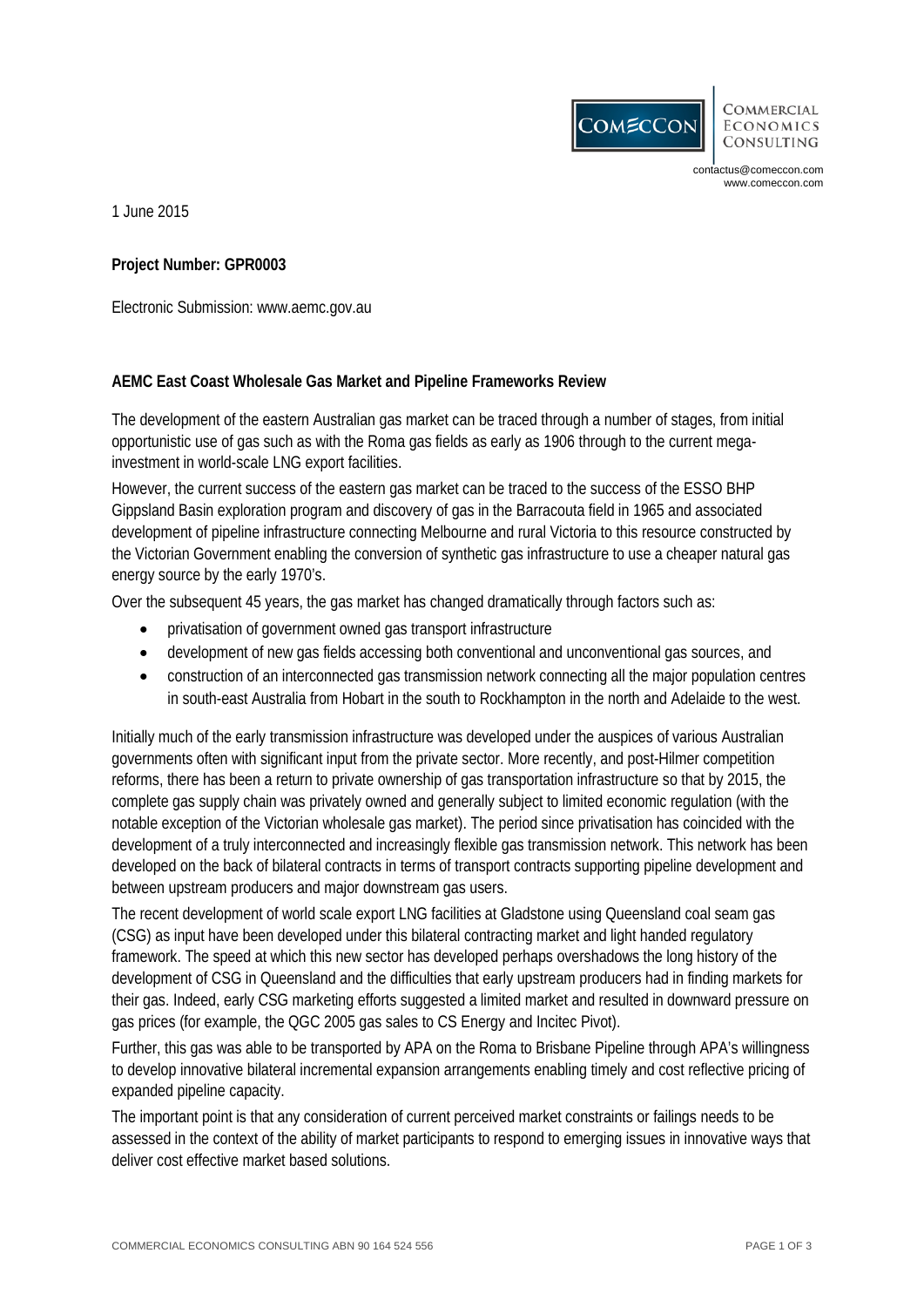What cannot be changed of course, is that once a path to accessing international gas markets is established (as is the case with the Gladstone LNG facilities in terms of the eastern gas market), then the convergence of transport and processing adjusted domestic prices with international prices will be inevitable.

In the context of the current review the Stage 1 Draft Report notes the review is focused on:

"…the means of exchange for gas: how physical and financial transactions take place between buyers and sellers."

In considering issues surrounding the exchange of gas (and the need for regulatory intervention), it is important to bear in mind that:

- domestically, gas is a fuel of choice there are economically available substitutes for most uses of natural gas. This places a natural constraint on any possible misuse of potential market power and provides a relatively transparent price cap in terms of the maximum price likely to be paid by a wellinformed purchaser
- gas purchasers are in the main, large well-informed market participants with significant negotiating power
- in eastern Australia, most natural gas is used in technologically mature sectors (such as electricity generation, manufacturing, residential use, and of course the emerging LNG sector). Of these, forecasts suggest that gas fired electricity generation will be flat or declining, manufacturing is likely to be declining through a combination of ongoing de-industrialisation in Australia and a lack of competitiveness for high gas use businesses such as fertilizer manufacturing or other industries reliant on gas as a feedstock, and there is an ongoing trend for decreasing residential gas use
- growth in eastern Australian gas demand is effectively export LNG demand and does not reflect underlying domestic demand, and
- ongoing and accelerating concerns over use of non-renewable energy sources and the impact of carbon emissions are likely to place further pressure on domestic use of natural gas.

It is in the context of a declining or static eastern Australian domestic market for natural gas that any new structural or regulatory changes to the gas sector need to be considered. That is, any significant regulatory impost that imposes material costs on market participants is likely to exacerbate the declining competitiveness of gas in the eastern Australian gas market.

This concern is reflected in analysis such as the SCER Regulatory Impact Statement Decision Paper on Gas Transmission Pipeline Capacity Trading dated December 2013 which noted the difficulty in identifying clear benefits from major policy interventions and recommended the option of a low cost focus on improved information as being the preferred policy option. Clearly, it is critical that any imposts are subject to careful and detailed cost benefit analysis before being introduced.

While it is recognised that a bilateral contract market can limit information supply and price discovery, it needs to be recognised that there is already a significant amount of transactional information available and therefore, that the key issue should be the identification of information shortfalls that restrict the ability of market participants to finalise deals (and therefore limit liquidity within the market).

In this context, it is important to recognise emerging market responses. For example, APA have developed a web based capacity trading platform. This is a classic example of a market response to emerging issues and opportunities. It is likely that in the absence of APA developing such a platform that a third party would have sought to do so, based on emerging opportunities to provide gas across the network and capture international